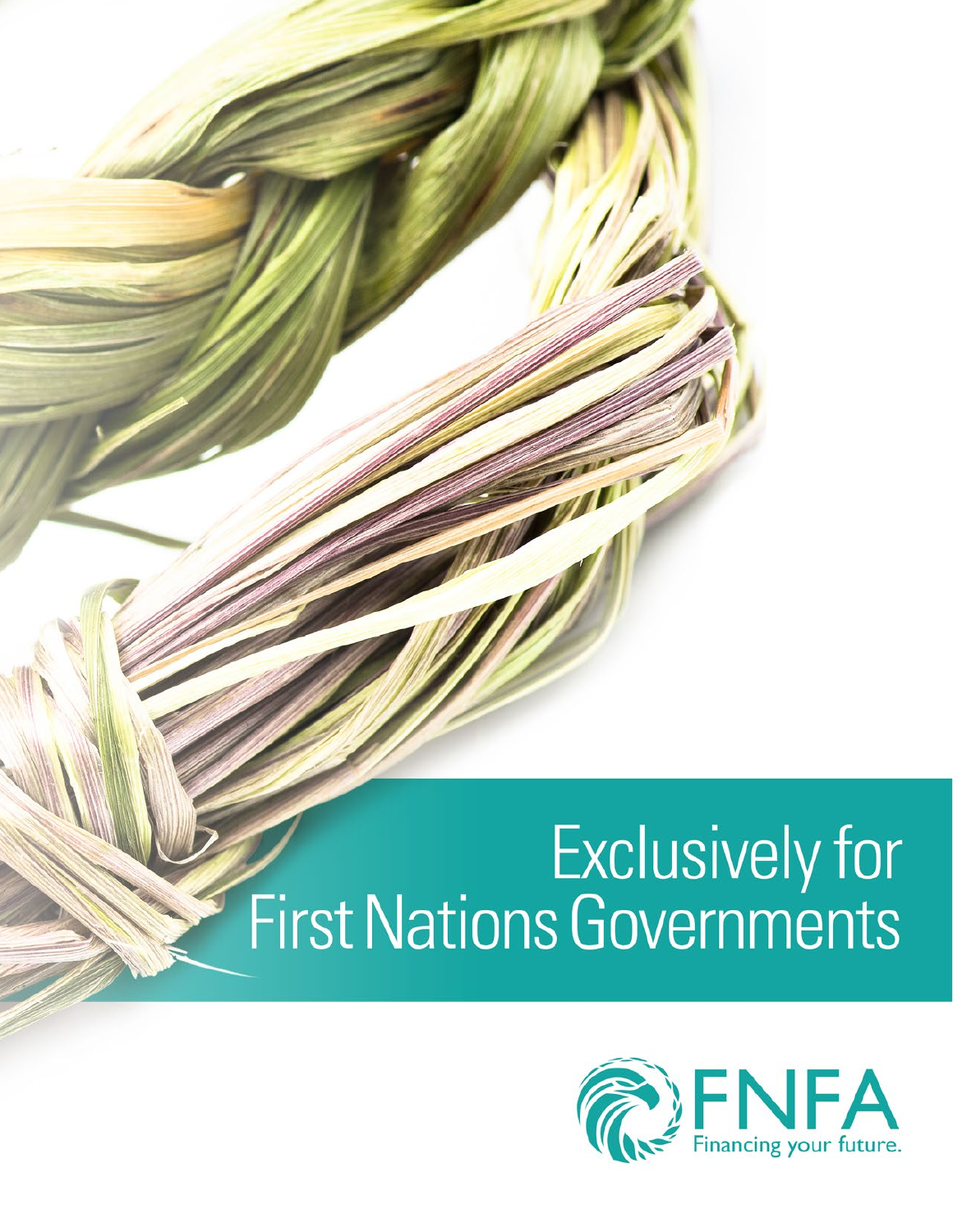**OVER \$1.6 BILLION IN LOANS TO FIRST NATIONS ACROSS CANADA** 

### 100% First Nations Owned

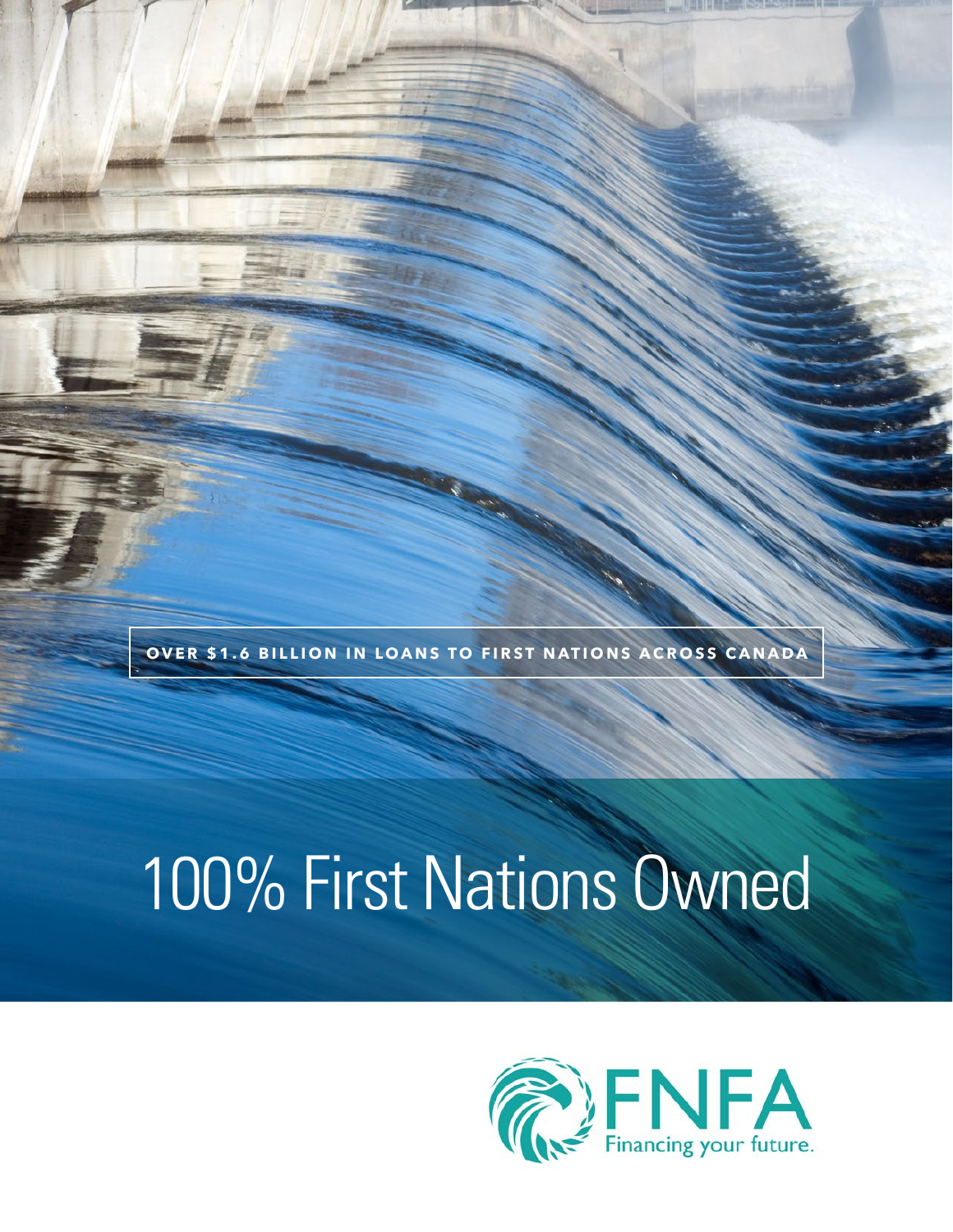### **The First Nations Finance Authority (FNFA)**

FNFA was created to provide First Nation governments with access to the same types of affordable financing that all other local and regional governments in Canada use to ensure quality of life for their citizens. FNFA was formed by a group of successful and forward-thinking First Nations' leaders in 1993 in order to respond to this challenge.

FNFA is a First Nations owned and operated, not-for-profit, pooled-borrowing institution. Our goal is to provide First Nation governments with loans at the best possible long-term fixed rates. FNFA, with its three investment-grade credit ratings, raises these monies by issuing debentures in the financial markets. FNFA is modeled after tried and tested pooled government borrowing authorities. Our mandate as set out in the First Nations Fiscal Management Act and related Regulations, is to provide financing, investment, and advisory services for those First Nation governments across Canada that voluntarily schedule to our Act.

#### **FNFA's financial loans are tailored to meet our members' needs**

- FNFA is not-for-profit, and our loan rates parallel local government rates (very low);
- **•** Each First Nation can choose its own repayment term, whatever works for your budget (up to 30 years);
- **•** Revenue streams that are stable and long-term are eligible to support loans;
- **•** First Nation governments now have access to interim/bridge (during construction phases) and long-term loan financing (from 5-30 years) for their community needs; and,
- **•** FNFA staff understands that each First Nation is unique and has different needs and projects. We work with each community to ensure getting involved is as easy as possible.

#### **Borrowing with Own Source (Other) Revenues**

Communities can use eligible revenue streams to access FNFA loans. These revenues streams can be any one, or a combination of:

- **•** Federal, provincial or municipal transfers;
- **•** Independent Power Projects (IPPs) revenues;
- **•** Land claim settlement dollars;
- **•** Impact benefit agreement dollars;
- **•** Contract or lease payments;
- **•** Gaming dollars; and,
- **•** Band owned business revenues.

These are more fully defined outlined in the Financing Secured by Other Revenues Regulations, and your borrowing capacity can be calculated on our website www.fnfa.ca (look for Calculators).

**The FNFA is entirely owned by its Borrowing Members; FNFA is open to all First Nation governments in Canada, and there are no costs for membership. Borrowing Members may nominate their Chief or a Councillor to the FNFA Board of Directors. This ensures that First Nations set the direction and governance of the FNFA. Elections are held annually. FNFA financing is for community projects only in the areas of economic opportunities, social needs, housing, infrastructure, land purchases, education, etc.; it is not for financing individual/private business ventures, or individual's loan needs.**